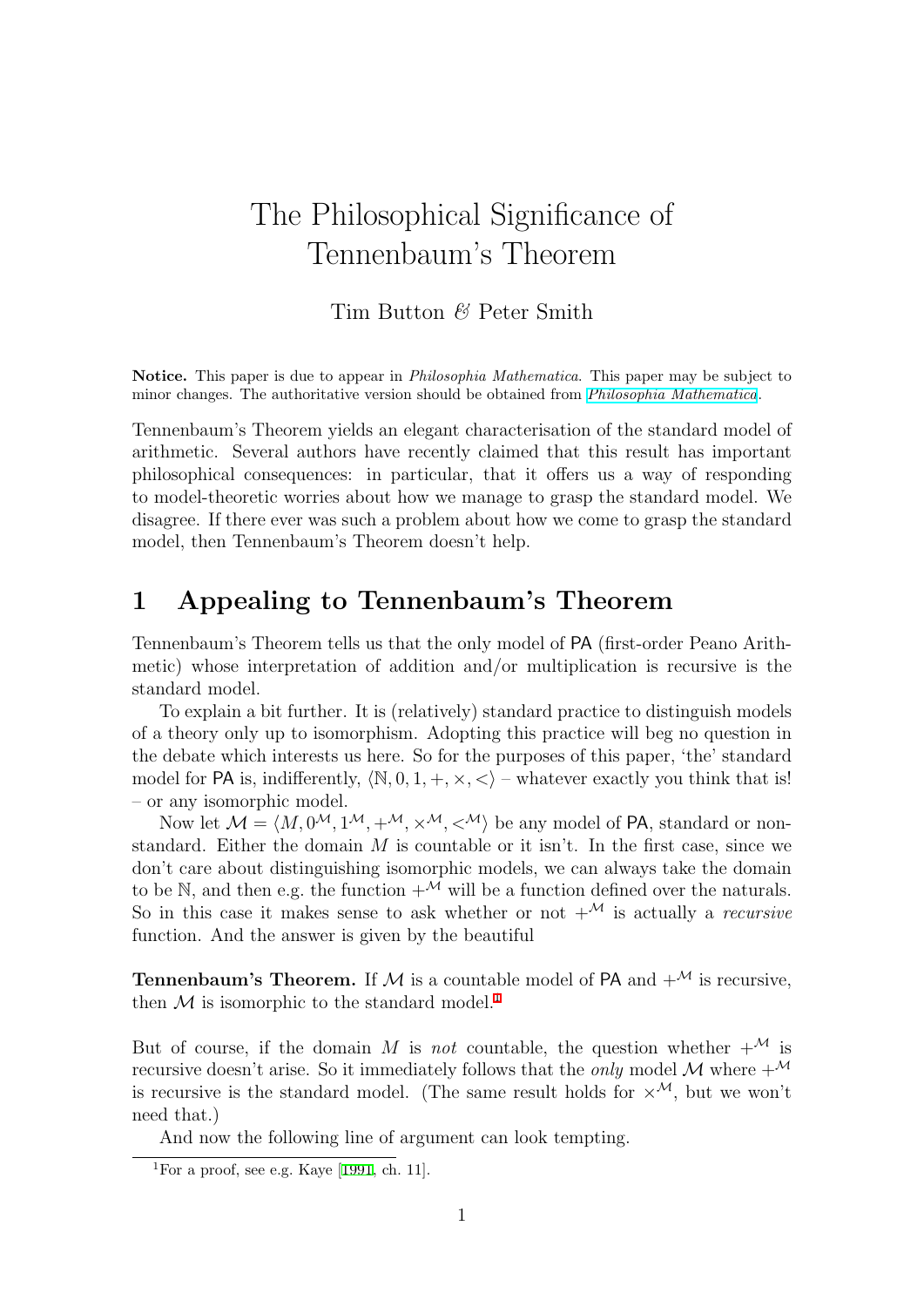In learning arithmetic, we learn in particular how to compute addition. Reflecting on our practice, we see that genuine addition over the numbers must be a recursive function. But of course PA is intended to be, inter alia, true of genuine addition. So by Tennenbaum's Theorem, the intended model of PA just has to be the standard model.

This argument has recently gained various levels of support. To the best of our knowledge, Horsten [2001] was the first to consider the argument, and Dean explored it with some reservations in an unpublished talk (a later version of which is available as Dean [2002]). Subsequently, the argument was endorsed by both Halbach and Horsten [2005] and [Quin](#page-6-0)on and Zdanowski (in an unpublished talk available as Quinon and Zdanowski [2006]).

It's n[ot tha](#page-5-0)t we think this argument is unsound. On the contrary. But we don't think it t[hat i](#page-5-1)t should convince someone with sceptical worries about our grasp of the standard model.

That's obvious if the [scept](#page-6-1)ic is driven by nominalist doubts about the very existence of abstract entities such as the standard model: nominalism can't be refuted by appeal to model theory! It's equally obvious if the sceptic is driven by a very general epistemological doubt that we can get any handle at all on any abstracta: if you doubt whether we can ever really know about the entities postulated in a mathematical discipline like model theory, then more mathematics isn't what you need.

The interesting case is that of *Thoralf*, as we will call him, a sceptic with worries about our grasp of the standard model which arise from specifically model-theoretic concerns. Thoralf isn't swayed by a global nominalism, and he is perhaps happy to allow us knowledge of some abstracta. But he is discomfited by the discovery that PA has multiple non-isomorphic models. If our practice of endorsing PA-theorems doesn't determine an interpretation, than what price now the idea of the 'right', the 'standard', interpretation? Thoralf's line of thought is familiar.<sup>2</sup> But perhaps at least *Thoralf 's* doubts, arising as they do from a specifically model-theoretic argument, can be quieted by appeal to more model theory?

Not so.

## **2 Treating 'recursive' as a theoretical notion**

To show why the outlined argument from Tennenbaum's Theorem is unhelpful, consider the following argument which starts from a much easier result concerning models of PA:

**Initial Segment Theorem.** If *M* models PA and for every  $m \in M$  there are only finitely many *n* such that  $n <sup>M</sup>$  *m*, then *M* is isomorphic to the standard model.

Now we argue along parallel lines:

In learning arithmetic, we learn in particular how to count backwards. Reflecting on our practice, we see that, under the genuine order relation over the numbers, any number has a finite number of

<sup>&</sup>lt;sup>2</sup>Whether it is Thoralf *Skolem*'s own line of thought is contentious (see e.g. Benacerraf 1985). Ultimately, it may be closer to the worries expressed by Hodes [1984, *§*1.]. We return to these worries at the end of this paper.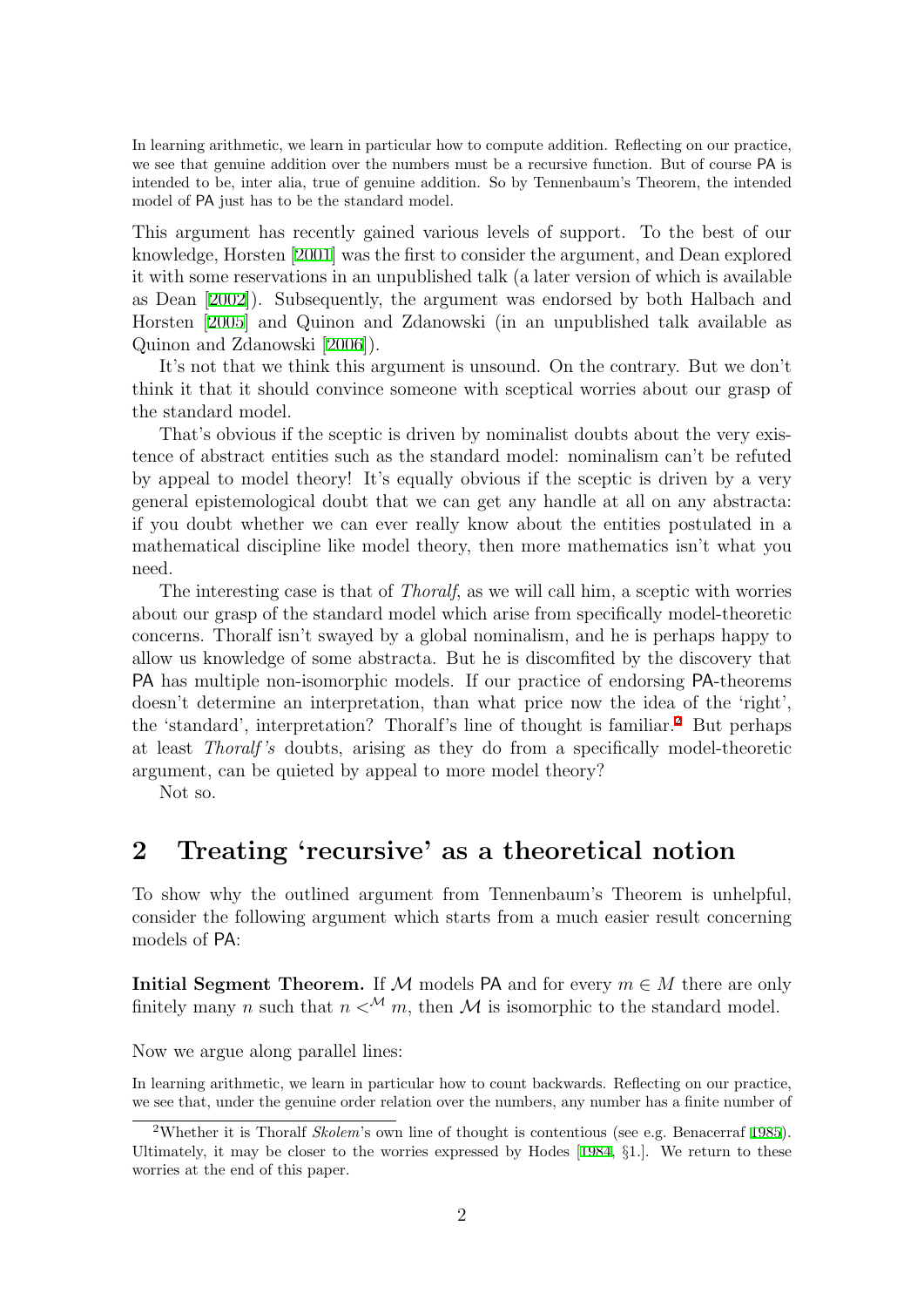predecessors. But of course PA is intended to be, inter alia, true of genuine order over the numbers. So by the Initial Segment Theorem, the intended model of PA just has to be the standard model.

But Thoralf is evidently not going to be convinced by *this* argument. After all, the statement of the Initial Segment Theorem involves the phrase 'there are only finitely many  $n$  such that  $\dots$ . But to understand this phrase, we need to have a determinate grasp on the idea of what counts as a finite cardinal number. However, that is precisely what we were trying to *supply* to the sceptic who thinks that the idea is open to multiple interpretations. So if Thoralf has a genuine worry about how we grasp the numbers in their standard ordering, this argument plainly can't help him.

The argument from Tennenbaum's Theorem faces essentially the same problem. The statement of the Tennenbaum's Theorem involves the phrase  $+<sup>M</sup>$  is recursive', and any proof of the Theorem will have to make free use of the notion of a recursive function. Thoralf will ask us to explain what 'recursive' means on our lips. Well, hand-waving a bit, we say that a total function is recursive so long as, for any inputs, a computer could determine in an arbitrary but finite number of steps what the output of the function is. So to understand even the statement of the Theorem, Thoralf needs to have a determinate grasp of the idea of an arbitrary but finite numbers of steps. But to grasp this, he needs to have a determinate grasp on the idea of what counts as a finite number. However, that is precisely what we were trying to *supply* to someone who thinks that the idea is open to multiple interpretations. So if Thoralf genuinely doesn't understand how we grasp the standard model, the argument from Tennenbaum's Theorem plainly can't help him.

In short, if there is a real difficulty about our grasp of the standard model which can be motivated by model-theoretic considerations, then neither argument will help, and for similar reasons.

Dean [2002] was aware of the general problem just raised for the simple argument from Tennenbaum's Theorem. However, he maintained that a variant argument can sustain the same conclusion. As he saw it, Tennenbaum's Theorem is

merely the [tip of](#page-5-0) the iceberg. . . . If the meanings of complexity theoretic concepts were only fixed relative to [first-order definitions], they too would inherit the indeterminacy of finitude. (Dean [2002, p. 11])

He then went on to explain that, in every nonstandard model, every (standardly) recursive set is decidable in (what the model claims is) polynomial time. A natural [thou](#page-5-0)ght now is that the model gets 'polynomial time' wrong too.<sup>3</sup>

But inevitably, this is just more of the same. An algorithm runs in polynomial time just in case there are fixed  $c, k$  such that, for any input of size  $n$ , the time required for a solution is bounded by  $cn^k$ . But if someone is to g[ra](#page-2-0)sp this definition in its intended sense, where  $c, k$  and  $n$  are all standard numbers in  $\mathbb{N}$ , it is because they have already homed in on the standard model. And Thoralf is asking, precisely, how we can do that.

<span id="page-2-0"></span><sup>3</sup>Dean in fact went beyond this natural thought, and offered a more sophisticated argument based on complexity theory. We won't discuss this complication, however, as Dean has subsequently developed his own reservations concerning this argument [personal communication].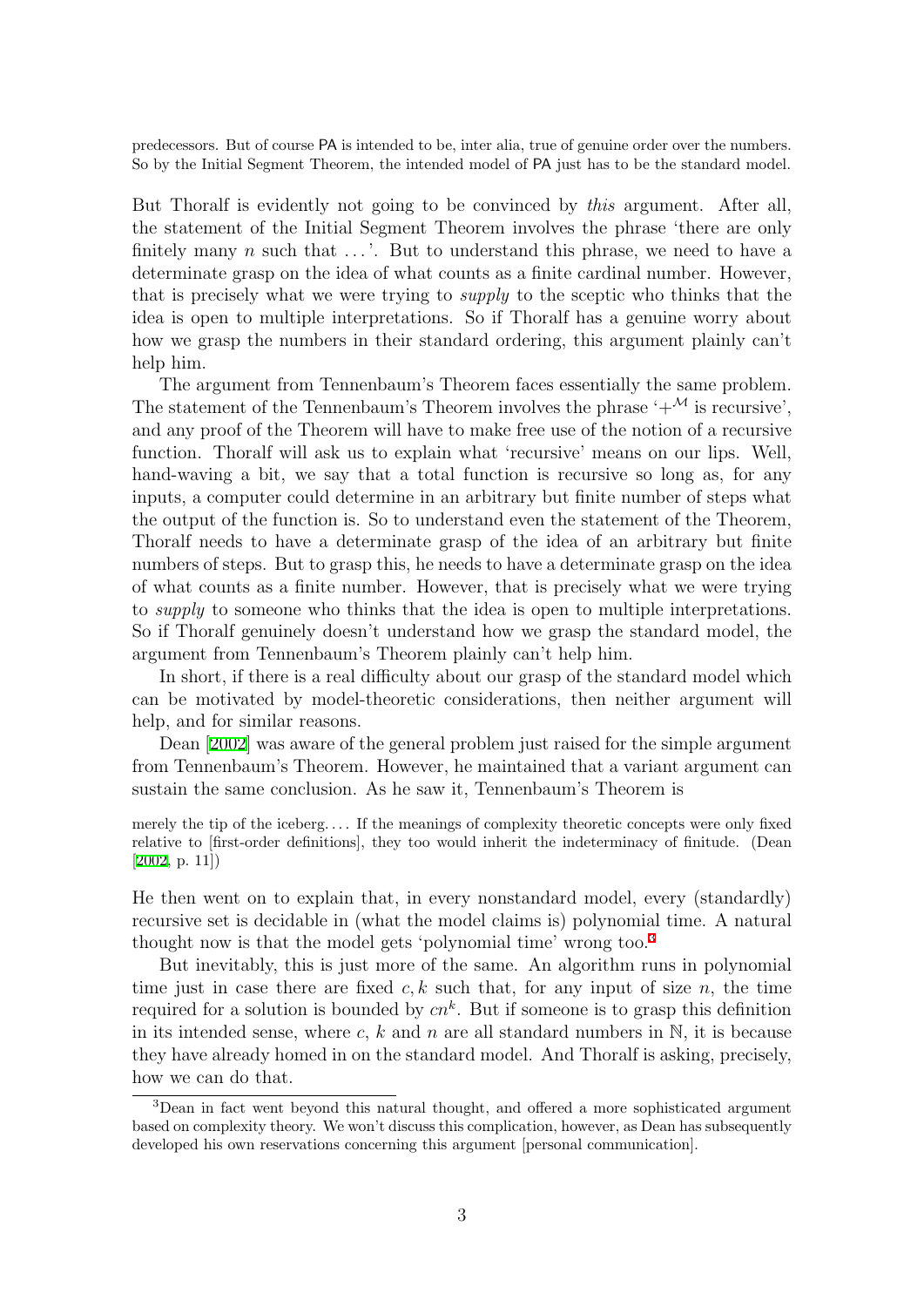### **3 Treating 'recursive' as a practical notion**

Are we being unfair in treating 'recursive', 'polynomial', and so forth, as theoretical notions, up for reinterpretation? Halbach and Horsten [2005, p. 180] want to defend the argument from Tennenbaum's Theorem, but they agree that it is 'obviously useless' to focus on theoretical recursion, 'because it singles out a certain class of functions and relations in a way that presupposes the na[tural](#page-5-1) numbers or set theory'. Instead, they ask us to understand recursiveness as a *practical* notion which concerns our ability to manipulate signs [2005, pp. 180–2]. Similarly, when Dean asked us to consider what can be decided in polynomial time, Dean had in mind not a theoretical notion, but rather 'real world limitations on our abilities' [2002, pp. 11–12].

Defenders of the Tennenbau[m arg](#page-5-1)ument, then, hope that we can be introduced to the notion of practical recursion, by reflecting on our real world limitations. We claim that this doesn't help matters either. Our *actual* li[mitatio](#page-5-0)ns reveal only that we are pretty good at working out sums, products, and the like, for tractably small numbers. But if we want to talk more sweepingly, e.g. about what can or cannot be done in polynomial time (but without setting any upper limit), we need to talk about what we could do in principle. Again, by 'in principle', we mean 'given world enough, and time', i.e. given an *arbitrary finite number* of stages in a computation. And again, that is to assume we grasp precisely what Thoralf is challenging our entitlement to.

If this isn't clear by itself, then just observe that exactly the same moves could be offered in defence of the argument from the Initial Segment Theorem. The notion of having only finitely many predecessors can surely be given in terms of 'real world limitations': for example, if you imagine writing down the numbers using Hilbert's stroke notation, and understand 'predecessor' in terms of 'substring', we could suggest that 'finitely many' simply means 'anything which you can have written down'. More simply, we could just say that the natural numbers are those which can be so enscribed. But our *actual* limitations mean that we only ever succeed in writing down a few such numbers. If we want to talk about what can be written down, without upper limit, we need to talk about what we could do in principle. And by 'in principle', we mean 'given world enough, and time', i.e. given an *arbitrary finite number* of stages to concatenate strokes. Again, we beg the question against Thoralf.

There is a perfect parallel, then, between manœuvres which invoke Tennenbaum's Theorem and those which invoke the Initial Segment Theorem. But, sadly, those who defend the Tennenbaum argument only seem aware of the defects concerning the Initial Segment argument. Halbach and Horsten [2005, p. 176] dislike the idea of defining the standard model in terms of canonical notations since it 'begs the question: in order to apply it, we must be able to distinguish between standard and nonstandard numerals'. True; but Halbach and [Hors](#page-5-1)ten require that we can distinguish between standard and nonstandard arbitrary computation procedures, which is at least as hard. Equally, Dean [2002, p. 1] thinks that it is totally circular to define the standard numbers either as those with finitely many predecessors, or by 'iterating a concrete operation', since 'our experiences with numerals do not extend arbitrarily far along this sequence'. Tru[e; bu](#page-5-0)t our experiences with computations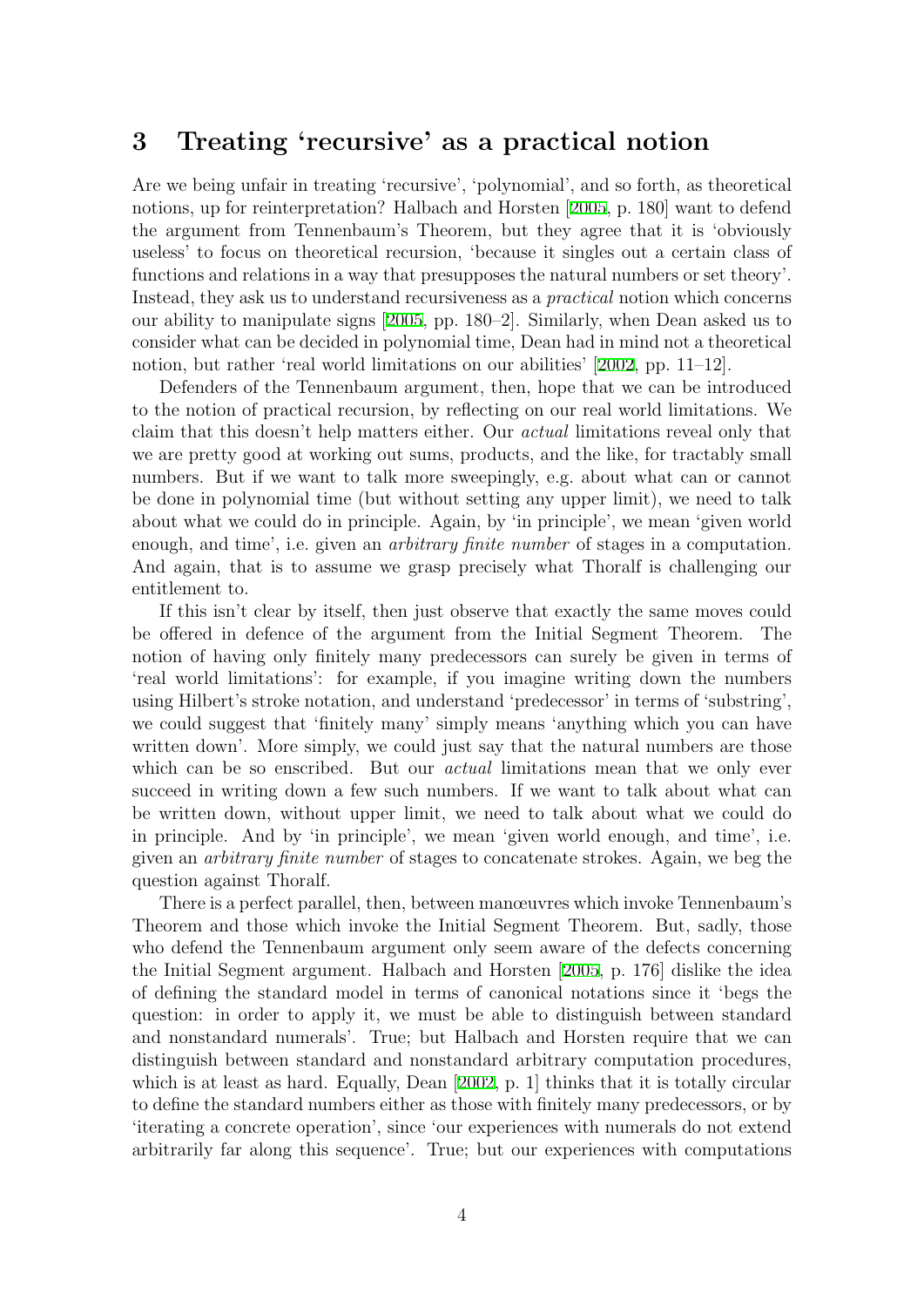(and with computational complexity) are equally bounded.

The familiar point is that, just as there are divergent interpretations of the terms involved in stating Tennenbaum's Theorem (and the Initial Segment Theorem), so there are divergent interpretations of our practices of computation (and of writing down finitely many predecessors). Now, at this point an advocate of the argument from Tennenbaum's Theorem might argue that Thoralf's concerns have collapsed into a generic Kripkensteinian rule-following problem (cf. Halbach and Horsten [2005, p. 179]). This would be a mistake. Kripke [1982, 8ff.] presents the rule-following problem thus: for suitably large *n* and *m*, I might – consistently with all my practices to date – end up saying  $^{6}m + n = 5$ , i.e. I might come out with a (quanti[fier-f](#page-5-1)ree) sentence which is *false* (false in the sta[ndard](#page-6-2) model). By constrast, in thinking about the impact of Tennenbaum's Theorem, we are considering practices which all involve endorsing PA; accordingly, there will be no deviation concerning quantifier-free sentences. Indeed, if we want, we can restrict our attention to nonstandard practices which are elementarily-equivalent to the standard practice, so that there is no deviation concerning *any* arithmetical sentences. All this is just to say that we are dealing with an essentially *model-theoretic* worry, and not just a generic rule-following problem.

### **4 Philosophical problems, philosophical solutions**

To sum up the preceding two sections: if Thoralf has a genuine problem about our ability to grasp the standard model, then it is not to be tackled by appeal to Tennenbaum's Theorem. After all, that Theorem and its proof make heavy use of precisely the problematic notions. Moreover, translating the Theorem into practical terms simply reminds us that our *standard* mathematical notions are deeply entrenched within our practices of idealisation.

This conclusion readily generalises. If there is a genuine problem about our grasp of the standard model, then it is not to be tackled by offering any further model theoretic results either. For our model theory will extend PA precisely in order to give itself such notions as 'an arbitrary finite number', or whatever; but then Thoralf's problem about how we fix the intended interpretation of PA will just recur as a problem about how we fix the intended interpretation of the richer model theory.

For all this, we don't suppose that Thoralf's problem *is* a genuine problem. Indeed, in its most simple-minded form, it seems downright confused. Thoralf starts by asking us to treat all mathematical discourse as a wholly alien language, *awaiting* interpretation. But, to convince us that there are many possible interpretations of this language, Thoralf plays free and fast with the idea of standard and nonstandard models. In so doing, he must employ some *already* determinately interpreted mathematical theory, namely model theory; and that is *precisely* what he prohibited us all from doing at the outset! Thoralf is now mired in a dialectical tangle, and only philosophy (not more model theory) will help him out of it.

A less simple-minded Thoralf might try to avoid this muddle by claiming that, despite appearances, he is not *really* employing some already-interpreted model theory. Rather, he might claim, he is simply offering a *reductio* against his realist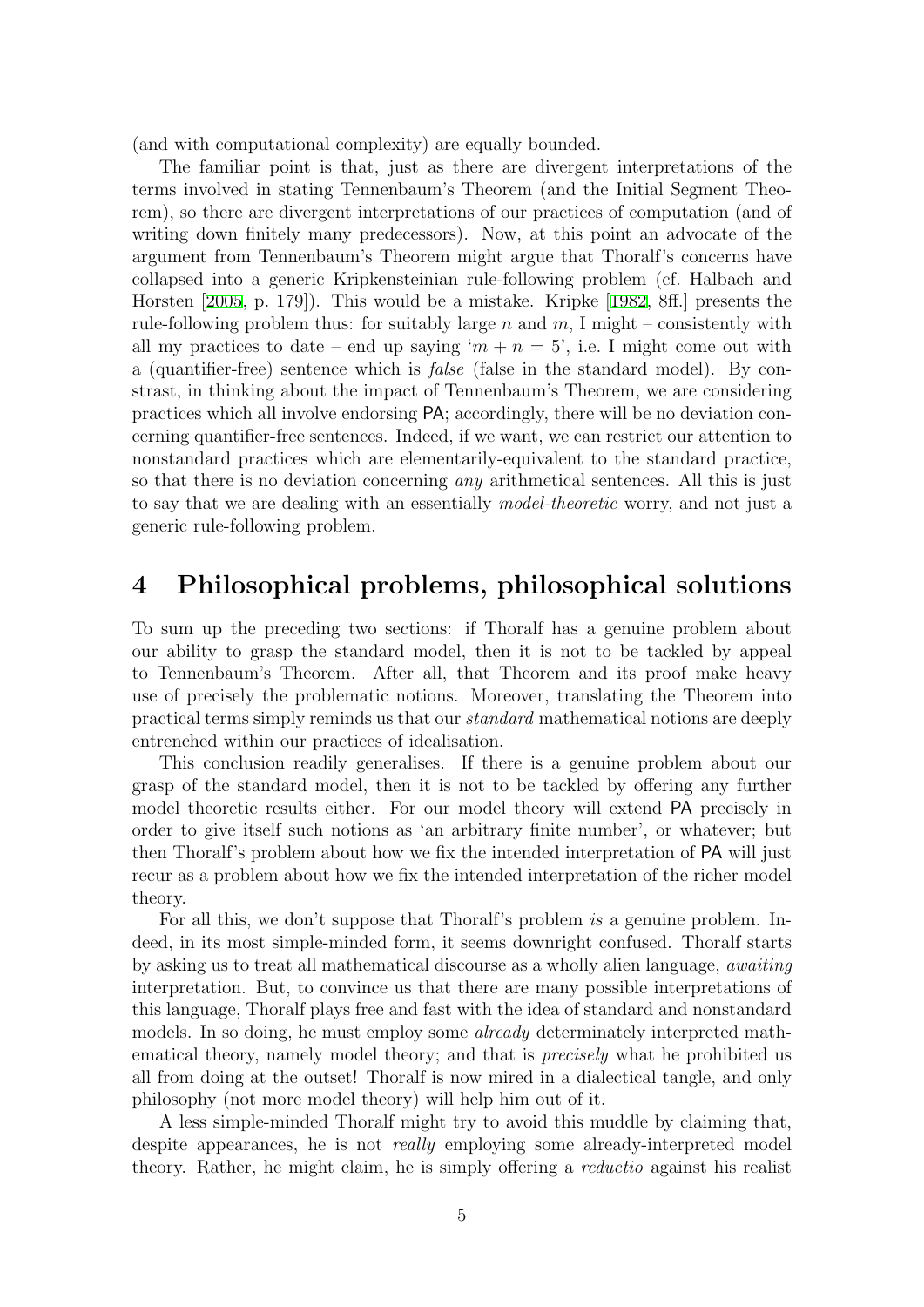opponent, along the following lines:

Since you believe that model theory is true, you are committed (by your own lights) to the existence of *many* models of PA. But *you* can't tell a plausible story which explains *how* you are able to refer to one model, rather than any other. That's totally unacceptable.

This kind of challenge is dialectically more stable. And why is Thoralf so confident that no plausible story is to be had? Very likely because he thinks that

whatever the links between ourselves, our practices and abilities, and objects like Jupiter, Exxon, tyrannosaurus rex, and positrons, by virtue of which we and our words refer to them, these links are going to have to be rather different from any such links between ourselves, our practices, our abilities, and the number 1. Numbers are so pure, so unsustained by the cement of the universe, that reference to them and their ilk seems quite *sui generis*. 4

Thoralf's challenge is well posed, but it has become extremely general. Essentially, it has the following form: since we are little more than shaved apes wearing shoes, how can we possibly manage to refer to abstract o[b](#page-5-2)jects (numbers or otherwise)?

There's much more to be said on *this* question, of course, but not here. For these broad philosophical issues now have nothing specifically to do with Tennenbaum's Theorem. Suffice it to note that our discussion of Tennenbaum's Theorem illustrates a familiar moral: philosophical problems which are supposedly generated by mathematical results can rarely be tackled by offering more mathematics.

#### **Abstract**

Tennenbaum's Theorem yields an elegant characterisation of the standard model of arithmetic. Several authors have recently claimed that this result has important philosophical consequences: in particular, it offers us a way of responding to modeltheoretic worries about how we manage to grasp the standard model. We disagree. If there ever was such a problem about how we come to grasp the standard model, then Tennenbaum's Theorem doesn't help. We show this by examining a parallel argument, from a simpler model-theoretic result.

## **References**

- Benacerraf, P. (1985). "Skolem and the Skeptic". *Proceedings of the Aristotelian Society, Supplementary Volumes* 59, pp. 85–115.
- Dean, W. (2002). "Models and Recursivity". Presented at the Pittsburgh Graduate Philosophy Conference. url: http://citeseerx.ist.psu.edu/viewdoc/ summary?doi=10.1.1.136.446.
- <span id="page-5-0"></span>Halbach, V. and L. Horsten (2005). "Computational structuralism". *Philosophia Mathematica* 13, pp. 174–86.

<span id="page-5-1"></span>Hodes, H. T. (1984). "Logicism and [the Ontological Commitments of Arithmetic".](http://citeseerx.ist.psu.edu/viewdoc/summary?doi=10.1.1.136.446) *[The Journal of Philosophy](http://citeseerx.ist.psu.edu/viewdoc/summary?doi=10.1.1.136.446)* 81.3, pp. 123–49.

<span id="page-5-2"></span><sup>4</sup>Hodes 1984, p. 127.